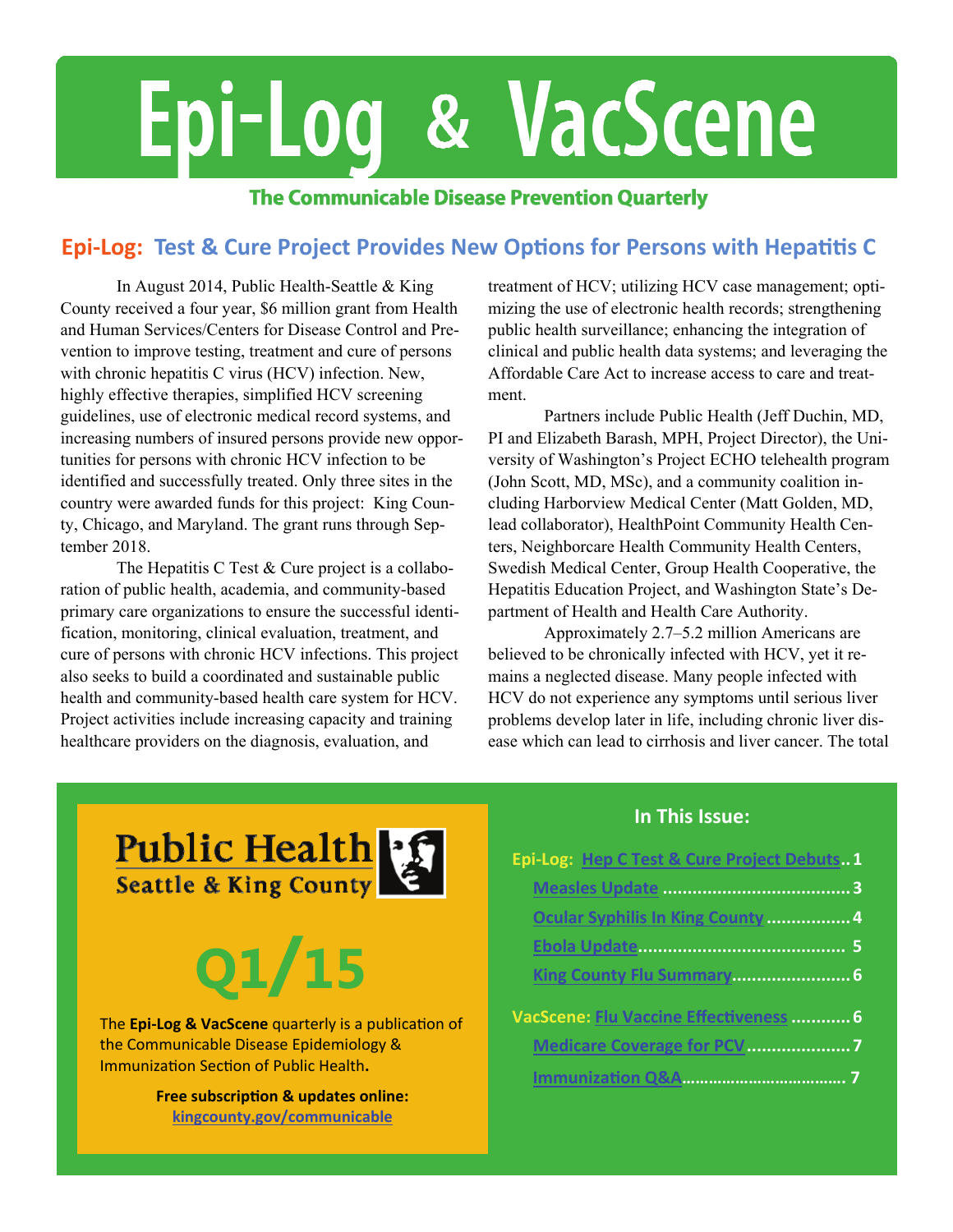number of persons with HCV-related cirrhosis is expected to peak at 1 million in 2020, and HCV infection is a leading indication for liver transplants. Deaths related to HCV have been increasing in the United States over the past decade and were recently estimated at 17,000 to 18,000 deaths annually. Currently, more Americans die from HCV than from HIV/AIDS. Nationally, the cost of HCV-related deaths over the next 30 years could exceed \$2.5 billion.

 Unlike hepatitis A and B, there is no vaccine to prevent HCV infection, and until recently, treatment options had limited effectiveness in most patients. However, newly developed antiviral drugs are revolutionizing HCV treatment with shorter, better tolerated treatment regimens and greatly improved outcomes. Despite these promising new treatments, as few as 50% of those infected with HCV have been diagnosed and are aware of their infection. About one-third of patients diagnosed with HCV are referred to care, and only a fraction are prescribed treatment. More information on who should be tested for HCV and a testing algorithm is on this page.

 King County is home to 28% of the 69,459 reported cases of chronic HCV in Washington State from 2000–2011. Baby boomers, born between 1945 and 1965, are at increased risk for HCV infection. There are approximately 534,880 baby boomers in King County, representing approximately 28% of the population; an estimat-

**Epi-Log: HCV Cont'd.** ed 17,600 of whom have been infected with HCV, with edge of the state of the state of the state of the state of the state of the state of the state of the state of the state of the state of the state over 9,600 chronically infected. Other populations at increased risk for HCV infection include many foreign born persons and persons who have injected drugs.

> During 2009–2013, there were 5,788 confirmed cases of chronic hepatitis C reported among King County residents. Among confirmed chronic HCV cases with data available, 63% were baby boomers, 63% were males, 10% were homeless, and 68% were non-Hispanic white. Among chronic HCV cases where a suspected exposure was identified, 94% were persons who injected drugs.

> To learn more about this project, please contact Elizabeth Barash at [Elizabeth.barash@kingcounty.gov.](mailto:Elizabeth.barash@kingcounty.gov)

#### **Who Should Be Tested for HCV?**

- Anyone born from 1945‐1965
- Current or former injection drug users
- Recipients of clotting factor concentrates before 1987
- Recipients of blood transfusions or organ trans‐ plants before 1992
- Recipients of blood or organs from HCV-positive donor
- Children born to HCV-positive mothers
- Persons with HIV infection
- Chronic hemodialysis patients
- Healthcare workers after needlesticks involving HCV-positive blood



**Testing Algorithm for Hepatitis C.** \*Link to care: visit with a medical provider who can manage the individual's HCV infection including further *evaluaƟon for liver disease and potenƟal HCV treatment.*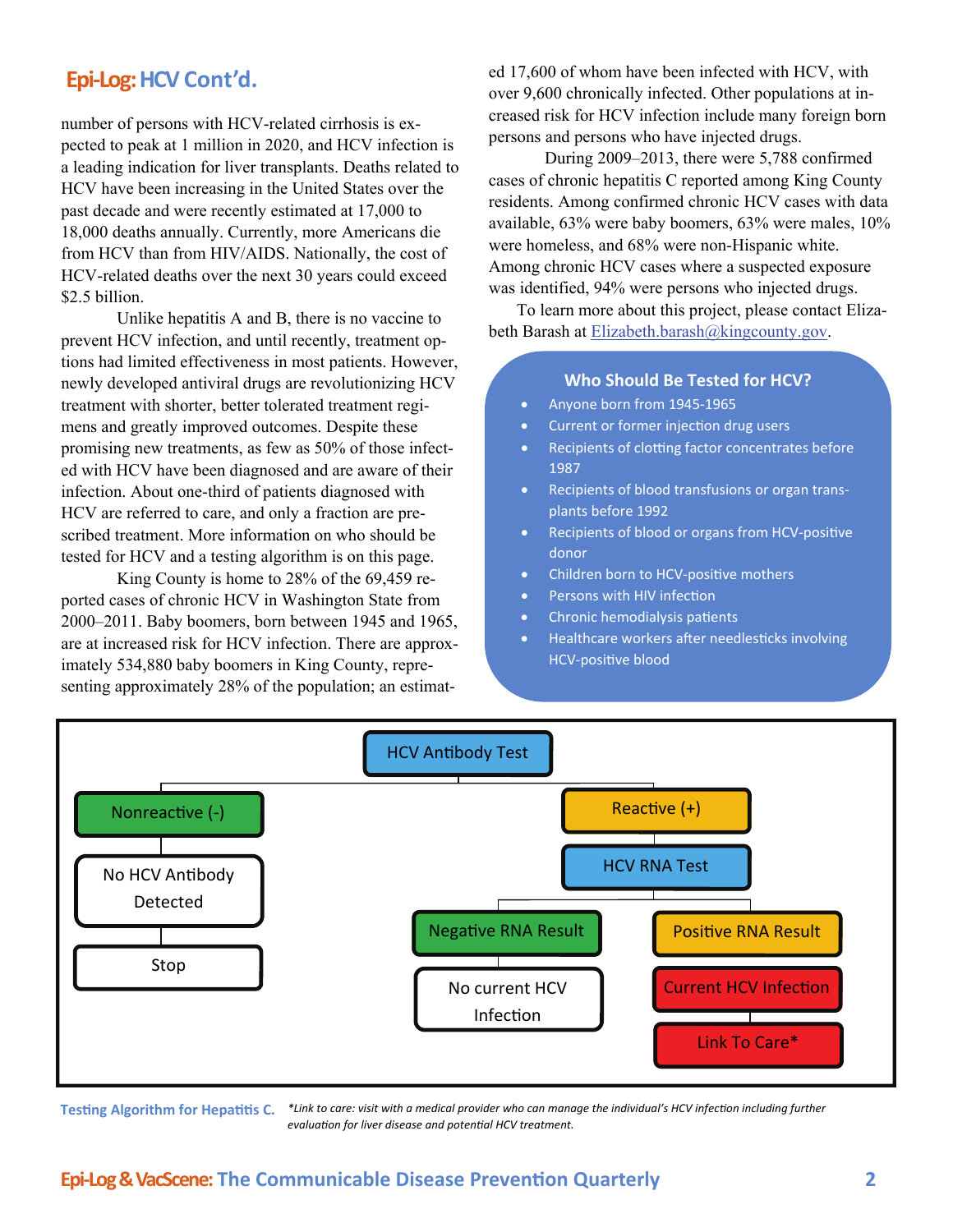#### <span id="page-2-0"></span>**Epi‐Log:Measles Update**

From January 1 to February 20, 2015, 154 cases of measles from 17 states were reported in the US. Most of the cases are part of a large, ongoing multi-state outbreak linked to an amusement park in California. There have been six confirmed measles cases in Washington State this year, none from King County. Public Health did confirm a measles infection in an international traveler who was in King County during the contagious period.

Health care providers should ensure that all patients are up-to-date on measles, mumps, rubella (MMR) vaccine. There have been no changes to the recommended vaccination schedule.

- Children should be vaccinated with two doses of the MMR vaccine. The first dose should be given at 12- 15 months of age, and the second dose at 4-6 years of age.
- Infants traveling outside the US can be vaccinated as early as six months of age but they must still receive the full two dose series beginning at 12 months of age; more information is available at the [Centers for Disease Control and Prevention \(CDC\)](http://www.cdc.gov/vaccines/vpd-vac/measles/dis-detail-rec.htm)  [website.](http://www.cdc.gov/vaccines/vpd-vac/measles/dis-detail-rec.htm)
- Adults should have at least one dose of MMR vaccine, and two doses are recommended for international travelers, healthcare workers, and students in college, trade school, and other schools after high school.

Measles should be considered in patients with compatible symptoms, including:

- Prodrome of fever, cough, coryza, and conjunctivitis for 2-4 days
- Generalized maculopapular rash that usually begins on the face
- Koplik spots may appear on buccal mucosa 1-2 days prior to rash

Be sure to ask patients about recent international and domestic travel. An updated list of potential exposure locations in King County can be found here: **[www.kingcounty.gov/healthservices/health/](http://www.kingcounty.gov/healthservices/health/communicable/diseases/Measles/exposure.aspx) [communicable/diseases/Measles/exposure.aspx](http://www.kingcounty.gov/healthservices/health/communicable/diseases/Measles/exposure.aspx)**

If you see a patient who you suspect may have measles:

- Promptly isolate. Patients should wear a mask covering their nose and mouth and should be kept away from other patients.
- Only staff with documented immunity to measles should be allowed to enter the patient's room. After the patient is discharged, do not use the room for 2 hours.
- Call Public Health immediately at (206) 296.4774 for information on specimen collection and testing. **The Washington State Public Health Laboratories will not accept specimens for testing without prior approval from Public Health.**

#### **Measles Resources:**

- General Measles Information: htt[p://](http://www.kingcounty.gov/healthservices/health/communicable/diseases/Measles.aspx) [www.kingcounty.gov/healthservices/health/](http://www.kingcounty.gov/healthservices/health/communicable/diseases/Measles.aspx) [communicable/diseases/Measles.aspx](http://www.kingcounty.gov/healthservices/health/communicable/diseases/Measles.aspx)
- School Vaccine Coverage and Exemption Data: htt[p://www.kingcounty.gov/healthservices/health/](http://www.kingcounty.gov/healthservices/health/communicable/immunization/children/school-immunizations.aspx) [communicable/immuniza](http://www.kingcounty.gov/healthservices/health/communicable/immunization/children/school-immunizations.aspx)tion/children/school[immuniza](http://www.kingcounty.gov/healthservices/health/communicable/immunization/children/school-immunizations.aspx)tions.aspx
- Measles-Related Advisories: htt[p://](http://www.kingcounty.gov/healthservices/health/communicable/providers.aspx) [www.kingcounty.gov/healthservices/health/](http://www.kingcounty.gov/healthservices/health/communicable/providers.aspx) [communicable/providers.aspx](http://www.kingcounty.gov/healthservices/health/communicable/providers.aspx)
- Measles FAQ for Childcares and Schools: htt[p://](http://www.kingcounty.gov/healthservices/health/communicable/diseases/Measles/schools.aspx) [www.kingcounty.gov/healthservices/health/](http://www.kingcounty.gov/healthservices/health/communicable/diseases/Measles/schools.aspx) [communicable/diseases/Measles/schools.aspx](http://www.kingcounty.gov/healthservices/health/communicable/diseases/Measles/schools.aspx)

#### **Subscribe to Public Health's INFO‐X Health Alerts and Advisories**

Public Health communicates information of public health relevance (including outbreak‐related infor‐ mation and guidance) to clinicians using Health Alerts and Advisories distributed through our "INFO‐ X" email listservs. We encourage all King County healthcare providers who do not currently receive our "INFO‐X" messages to subscribe by sending a request to [maybelle.tamura@kingcounty.gov](mailto:maybelle.tamura@kingcounty.gov) with your name, practice location and type of practice (specialty).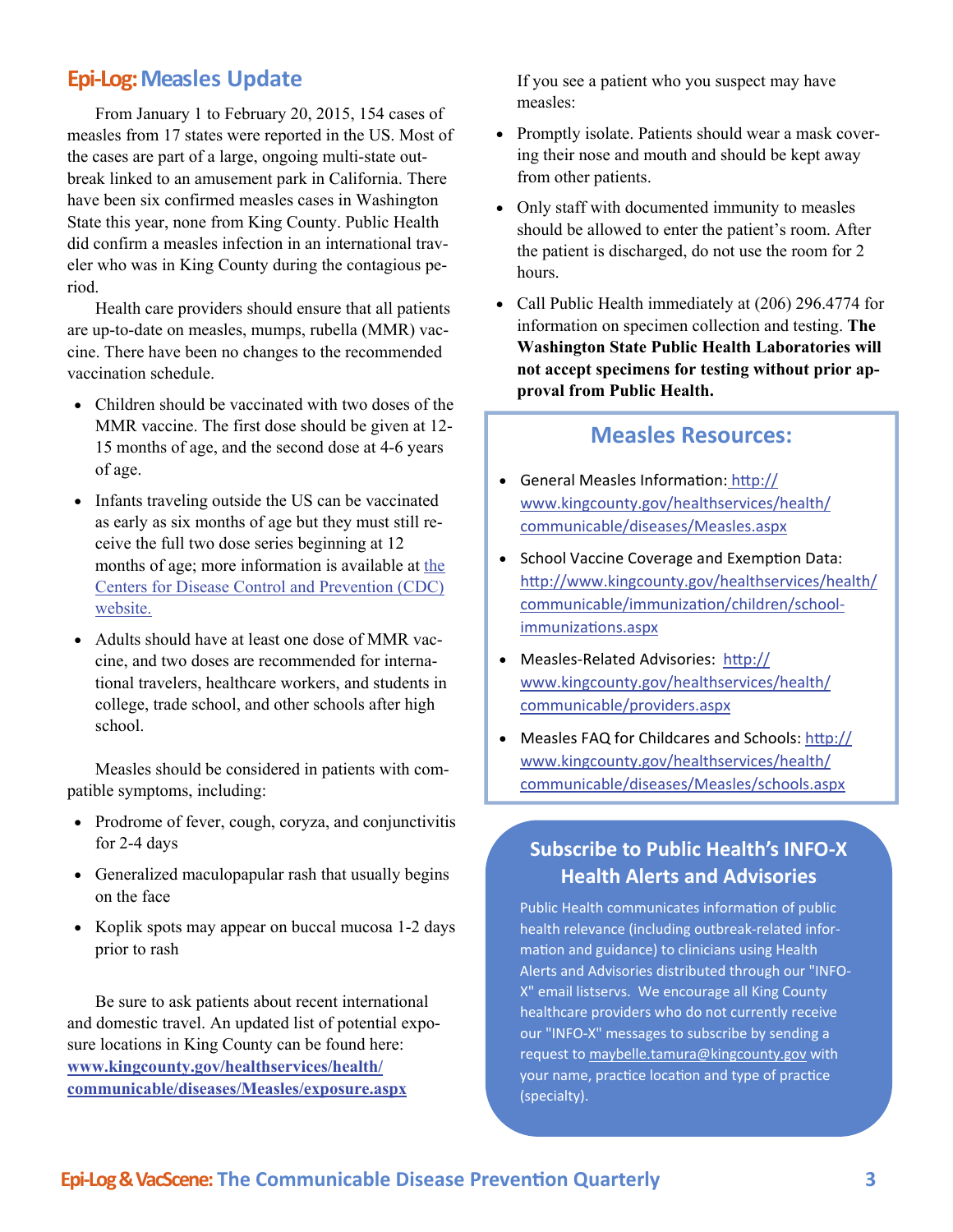#### <span id="page-3-0"></span>**Epi‐Log:Ocular Syphilis In King County**

Four cases of ocular syphilis have been diagnosed in King County residents in the four week period since mid December, 2014, and two additional cases have occurred elsewhere in the state. This relatively large number of cases – including two cases that led to blindness – should prompt medical providers to be particularly vigilant in ensuring that patients presenting with ocular complaints undergo testing for syphilis; that patients with syphilis are routinely asked about changes in their vision and, as needed, referred for ophthalmologic evaluation; and that persons at high risk for syphilis who present with ocular findings consistent with syphilitic disease receive prompt therapy effective against central nervous system (CNS) syphilis.

All four of the recent King County cases occurred in men, three of whom identified as men who have sex with men (MSM), the group most affected by syphilis in King County. Three of the cases were HIV infected, though two were not receiving HIV medical care. Two of the cases were sex partners and presumed to be epidemiologically linked. All of the patients presented primarily with visual complaints, a combination of loss of vision, floaters, a blue tinge in vision, flashing lights and blurring of vision. All four patients had positive serum rapid plasma regain (RPR) tests. At the time this alert was prepared, quantitative RPR results were available on three patients, with results ranging from 1:512 to 1:4096. Ophthalmologic examinations revealed uveitis with variable retinal involvement. Two patients underwent lumbar puncture (LP), both of whom had laboratory evidence of CNS syphilis (CSF pleocytosis and positive CSF VDRL). Three of the patients were admitted to a hospital for intravenous penicillin. One patient has so far refused treatment; public health and medical providers continue to encourage this man to accept therapy.

At present, syphilitic eye disease is typically a complication of early syphilis (i.e. primary or secondary syphilis). Although the infection can affect any part of the eye, uveitis is the most common manifestation of disease. Initial symptoms can be subtle, including floaters, flashing lights (photopsia), blurring of vision and ocular pain. If untreated, these symptoms can progress to loss of vision. Early treatment usually leads to resolution of symptoms without vision loss, while delayed treatment can result in permanent blindness.

Syphilis is common in MSM in King County, particularly among HIV infected MSM in whom approximately 3% acquire syphilis each year. While rates of syphilis are extremely high among MSM in King County, we have not observed a recent increase in syphilis rates. The cause for this cluster of cases of ocular syphilis is uncertain. Some evidence suggests that some strains of *Treponema pallidum*, the bacterium that causes syphilis, may be more likely to cause CNS disease. It is not known whether some strains of *T. pallidum* have a greater likelihood of causing ocular infections, but the current cluster of cases raises this concerning possibility.

Public Health recommends that medical providers take the following steps in response to the recent series of syphilis cases:

- Providers should have a low threshold for testing patients presenting with genital, oral or rectal ulcers; rash or visual complaints for syphilis.
- Patients presenting with genital, oral or rectal ulcers; rash or visual complaints should be asked whether they have sex with men, women or both men and women.
- Patients with possible or diagnosed syphilis should be asked routinely about changes in their vision or hearing (including hearing loss or tinnitus) in order to identify persons at high risk for complicated syphilis.
- Patients with signs or symptoms consistent with syphilis and ocular complaints should be referred for immediate ophthalmologic evaluation.
- All patients being evaluated for syphilis should be tested for HIV infection unless they have a prior HIV diagnosis.
- Medical providers should initiate penicillin therapy in all patients in whom syphilis is suspected without waiting for laboratory confirmation of the diagnosis.
- In patients with ocular findings consistent with syphilis, therapy should be consistent with current recommendations for the treatment of CNS syphilis (i.e. penicillin G IV or procaine penicillin IM in conjunction with oral probencid). (CDC STD Treatment Guidelines are available at [http://www.cdc.gov/std/](http://www.cdc.gov/std/treatment/2010/default.htm) [treatment/2010/default.htm\)](http://www.cdc.gov/std/treatment/2010/default.htm).

All patients with suspected complicated syphilis should be offered LP. A study of CSF abnormalities in persons with syphilis is ongoing at Harborview Medical Center.

• Patients can be referred for LP and possible study enrollment by calling (206) 540.1500.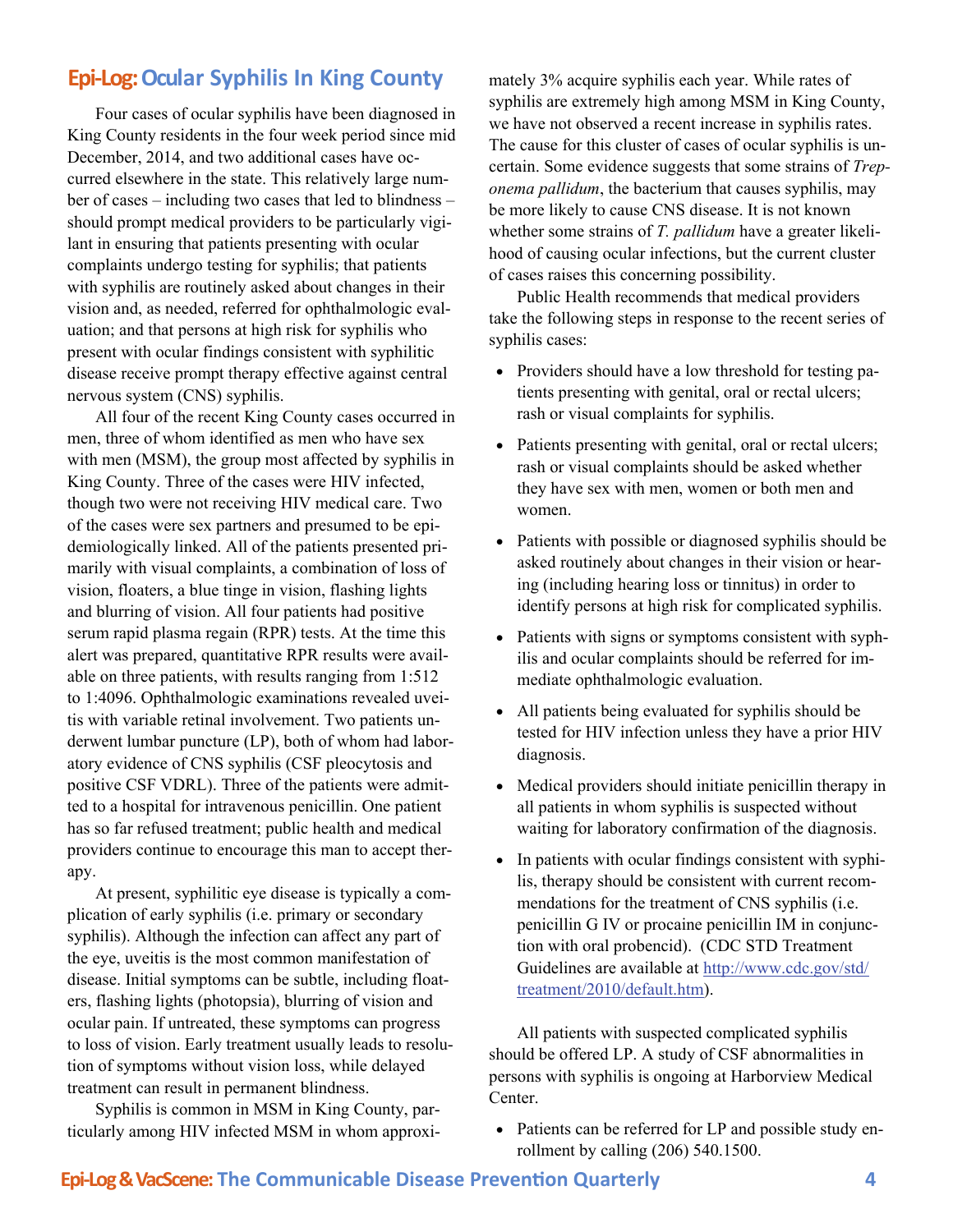- <span id="page-4-0"></span>• Public Health recommends that patients thought to have CNS, ocular or otologic syphilis be managed in collaboration with Public Health physicians in the HIV/STD program or infectious disease specialists.
- All patients diagnosed with ocular syphilis or suspected to have possible ocular syphilis should be immediately reported to Public Health. Public Health is investigating all cases of ocular syphilis to better understand what appears to be an increase in this manifestation of syphilis. As part of that, we are collecting CSF, vitreous and serum specimens from patients with untreated syphilis for *T. pallidum* typing. Providers can report cases of ocular syphilis and arrange to send residual serum, CSF or vitreous specimens to Public Health by calling Rolf Pederson at (206) 744.4376.

Our community continues to experience high rates of HIV and STD among MSM. With that reality in mind, Public Health recommends that medical providers use the following STD screening guidelines in MSM:

- All MSM who have had anal or oral sex in the prior year and who are not part of a long-term, mutually monogamous sexual relationship should be tested for syphilis, gonorrhea, chlamydial infection and HIV at least annually. Gonorrhea and chlamydial testing should include testing of the pharynx and rectum if those sites have been potentially exposed to infection. Medical providers should not assume that patients in long-term relationships are mutually monogamous and should ask patients about their number of sex partners and the gender of those partners.
- MSM with any of the following risk factors should be tested for STD (as above) every three months: history of bacterial STD in the prior year; methamphetamine or popper use in the last year;  $>10$  sex partners in the prior year; sex with partners of unknown or different HIV status.
- Providers caring for HIV-infected MSM should order syphilis testing for all sexually active MSM patients at each medical visit if the patient is not in a longterm, mutually monogamous relationship.
- Providers should offer HIV pre-exposure prophylaxis (PrEP ) to all HIV uninfected men with rectal gonorrhea or syphilis. Providers can refer men with syphilis or rectal gonorrhea who are interested in PrEP to the

PHSKC STD clinic at Harborview. Information on additional medical providers offering PrEP can be found at: [http://www.kingcounty.gov/healthservices/](http://www.kingcounty.gov/healthservices/health/communicable/hiv/prevention/prep.aspx) [health/communicable/hiv/prevention/prep.aspx](http://www.kingcounty.gov/healthservices/health/communicable/hiv/prevention/prep.aspx) 

#### **Epi‐Log:Ebola Update**

Through February 8, 2015, there have been almost 23,000 reported confirmed, probable, and suspected cases of EVD in Guinea, Liberia and Sierra Leone, with almost 9,000 reported deaths. After a decrease in December and January, Ebola continues to spread in the West African countries of Guinea and Sierra Leone, with over new 200 cases reported in the first week of February (WHO data). Cases in Liberia have been low in recent weeks. The last known case of Ebola in Mali tested negative on December 6, 2014 and all contacts of Ebola cases in Mali have completed their monitoring periods; as of January 2, 2015, Mali was removed from the list of currently affected countries.

There have only been 34 reported cases of Ebola diagnosed outside of West Africa, including four cases in the United States, with the last case being discharged on November 11, 2014 after testing negative for Ebola. Public health monitoring in the US is ongoing, with all travelers from the three affected countries transiting through one of five pre-determined airports where they are screened for Ebola risk factors and symptoms. More than 70 travelers returning to King County from Ebola-affected countries, including healthcare workers, have been monitored by Public Health through the 21-day incubation period. Two persons were evaluated at King County Ebola Treatment Facilities for symptoms; neither had Ebola infection.

Two hospitals in King County have been designated as Ebola Treatment Facilities after in-house site visits by the Centers for Disease Control and Prevention, WA DOH and Public Health staff. Additional facilities are preparing to be Ebola Assessment Facilities which have a similar level of preparedness as treatment facilities, differing primarily in the duration that they are expected to care for suspected and confirmed Ebola cases.

CDC continues to recommend all healthcare facilities and healthcare providers take a travel history from patients at the first opportunity in the clinical encounter, and take appropriate steps to manage persons reporting exposure to Ebola-affected areas or other Ebola risk factors in the past 21 days. More information about healthcare system Ebola preparedness and response may be found [here.](http://www.cdc.gov/vhf/ebola/healthcare-us/index.html) Additional Ebola resources can be found on the [CDC](http://www.cdc.gov/vhf/ebola/) and [WHO](http://apps.who.int/ebola/en/current-situation/ebola-situation-report) web sites.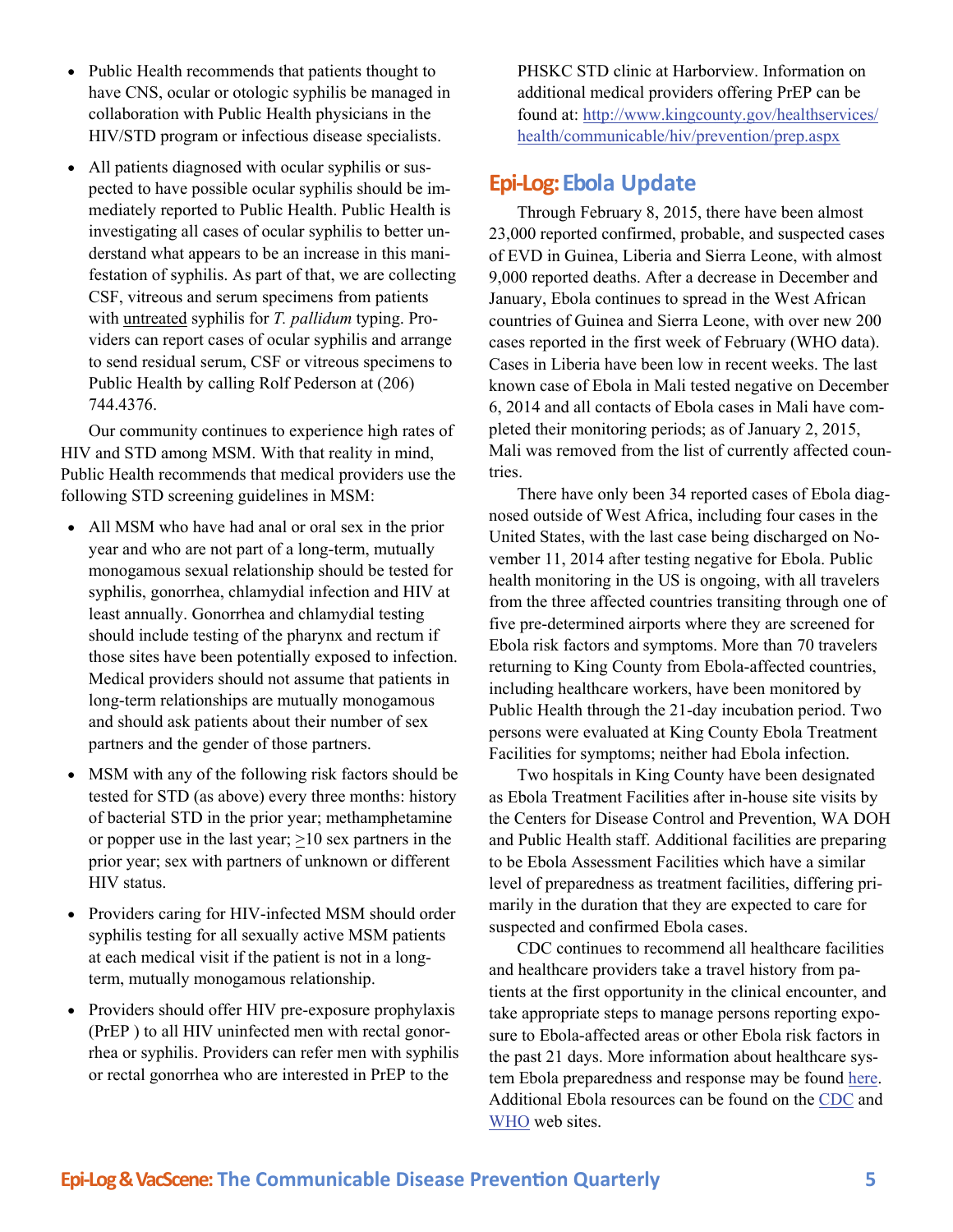#### <span id="page-5-0"></span>**Epi‐Log:King County Flu Summary**

The 2014-2015 influenza season has been more severe than recent seasons, with long-term care facilities particularly affected. Similar to what has been observed nationally, peak activity in King County occurred at the end of December, and began to decline in mid-January, though is still above baseline levels. Emergency department visits due to influenza-like illness (ILI) exceeded peak levels observed during the last five seasons, excluding the pandemic period (see figure). Twenty-eight laboratory-confirmed deaths have been reported, exceeding counts over the past five years, though this may in part be due to improved reporting. Seventy-nine per-



**Figure. King County Emergency Department Visits for ILI.** 

cent of deaths were among persons aged 65 and older; one death occurred in a 30-year-old with significant underlying chronic health conditions. One pediatric death has been reported in Washington this flu season, in a previously healthy five-year-old from Pierce County. These numbers are likely an underestimate of actual flu severity, as many influenza deaths are likely to go undetected or unreported. Based on CDC national mortality estimates, influenza causes closer to 200 deaths in King County in an average season.

Fifty-nine outbreaks of ILI have been reported by long-term care facilities, 58 of which were laboratoryconfirmed. This is greater than in any previous flu year, and over double the average of 22 outbreaks reported in the previous five flu years. Of those for which an influenza virus has been characterized, 41 were influenza A and four were influenza B.

Influenza A(H3N2) has been the main subtype identified in King County and nationally this season, which typically causes higher morbidity and mortality in the elderly and persons with underlying health conditions such as chronic respiratory disease, diabetes, or obesity. Low levels of influenza B have also been observed. Recently, the University of Washington Virology Laboratory has observed declining flu and high levels of respiratory syncytial virus (RSV).

For more information on influenza, please visit the [PHSKC](http://www.kingcounty.gov/healthservices/health/communicable/immunization/fluseason.aspx) and [CDC](http://www.cdc.gov/flu/) websites.

#### **VacScene: Low Influenza Vaccine Effec‐ Ɵveness Against Flu Type A (H3N2)**

In mid-January, the [CDC reported](http://www.cdc.gov/mmwr/preview/mmwrhtml/mm6401a4.htm) an overall midseason vaccine effectiveness (VE) of 23% for the 2014- 15 influenza vaccine and suggested this low rate was likely due to antigenic drift of predominating influenza A (H3N2) viruses from the vaccine virus. Evidence of antigenic drift began to occur in significant numbers in July 2014, after 2014-15 flu vaccine production was already in full swing. The 23% overall VE is driven by a VE of 24% in the 6 month  $-17$  year age group – there was no significant protection observed in persons 18 years or older.

To counter the impact of vaccine mismatch, the CDC has urged healthcare providers to rapidly identify and prescribe antiviral treatment for patients with suspected or confirmed influenza who are hospitalized, who have severe and/or progressive disease, or who are at risk for complications, such as young children, pregnant women, persons with chronic medical conditions like asthma, diabetes, or heart disease, and adults  $\geq 65$  years. [A recent meta-analysis in The Lancet](http://www.thelancet.com/journals/lancet/article/PIIS0140-6736(14)62449-1/abstract) examined the impact of antiviral medication oseltamivir versus placebo for treatment of influenza in adults and found that oseltamivir reduced the time for symptoms to completely resolve by 21% and resulted in fewer lower respiratory tract infections and reduced hospital admissions compared to placebo.

The CDC continues to recommend influenza vaccination for all persons  $\geq 6$  months of age during this flu season, because the vaccine will likely still prevent some infections with influenza A (H3N2) along with other circulating strains, and may reduce the severity of some of those infections. Final VE calculations for 2014-15 are expected to be published in the MMWR this summer.

For more information: [2014-15 Flu Season](http://www.cdc.gov/flu/about/season/index.htm) (CDC)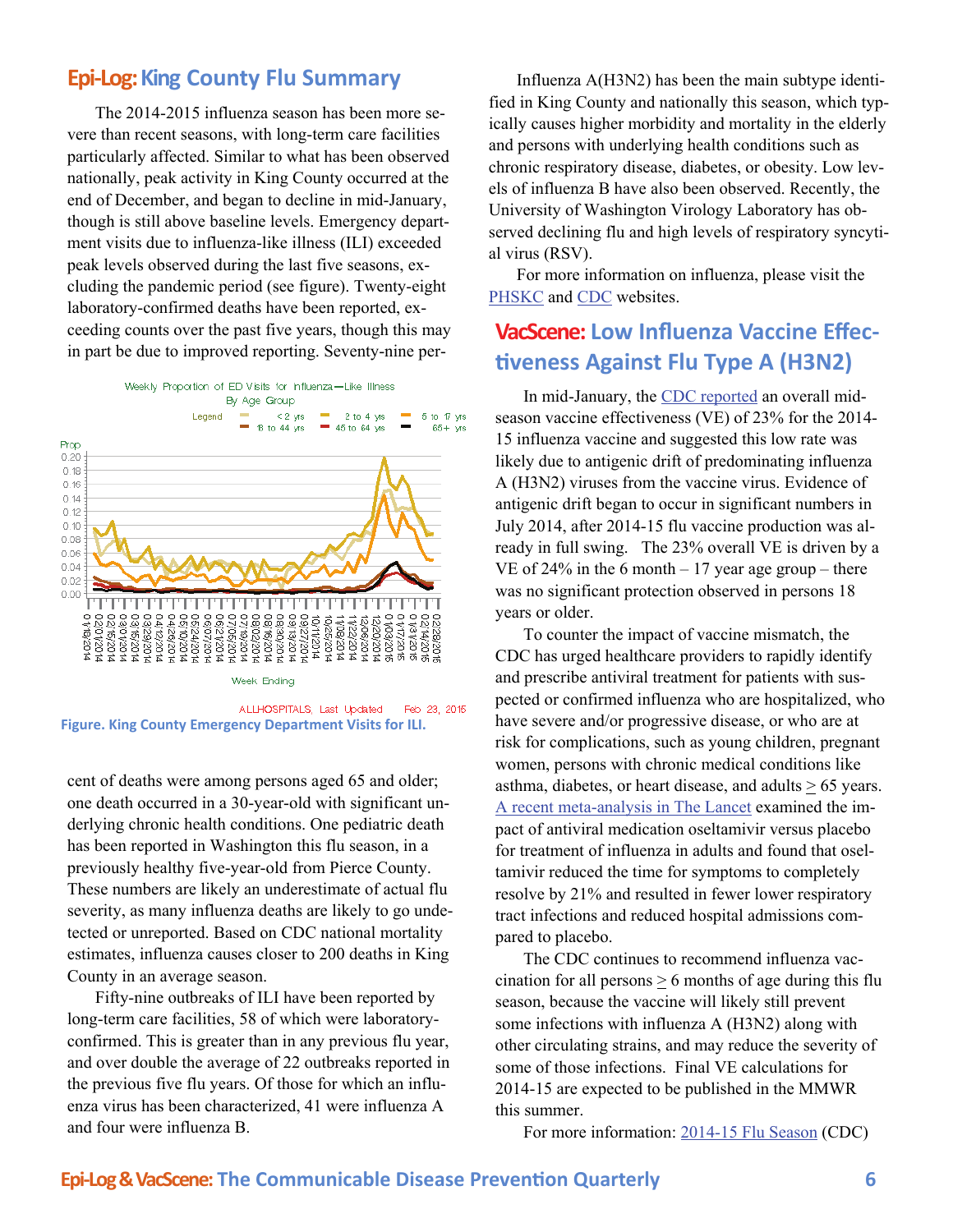#### <span id="page-6-0"></span>**VacScene: Medicare Coverage for Pneumococcal Vaccines**

The Center for Medicare & Medicaid Services (CMS) updated Medicare coverage requirements to align with ACIP's revised pneumococcal vaccination recommendations for adults. The [coverage update](http://www.cms.gov/Outreach-and-Education/Medicare-Learning-Network-MLN/MLNMattersArticles/Downloads/MM9051.pdf) is effective for service dates on or after September 19, 2014 and states that Medicare will cover:

- An initial pneumococcal vaccine to all Medicare beneficiaries who have never received the vaccine under Medicare Part B; and
- A different, second pneumococcal vaccine one year after the first vaccine was administered (that is, eleven full months have passed following the month in which the last pneumococcal vaccine was administered).

#### **Pneumococcal Vaccine Resources:**

ACIP [recommenda](http://www.cdc.gov/mmwr/preview/mmwrhtml/mm6337a4.htm)tions for use of PPSV23 and [PCV13](http://www.cdc.gov/mmwr/preview/mmwrhtml/mm6337a4.htm) in adults > 65 years (CDC)

[Pneumococcal](http://eziz.org/assets/docs/IMM-1152.pdf) vaccination timing for adults (California Department of Health)

#### **VacScene: ImmunizaƟons Q&A**

**Q:** How many doses of Tdap/Td should an unvaccinated or undervaccinated child aged 7-10 years receive to complete their series?

**A:** The number of Tdap/Td doses needed depends on how many prior doses in the series the child received **and** whether dose  $\# 1$  was given at < 12 months of age.

 **If dose # 1 was given at < 12 months, four total doses in the series are needed**. Give one dose of Tdap, followed by Td as needed. Maintain four-week intervals between doses 1 and 2 and 2 and 3, and a six month interval between doses 3 and 4.

Example: a 7-year-old whose immunization record shows  $DTaP \# 1$  at age eight months and no further doses should receive a dose of Tdap now, followed by a dose of Td four weeks later, and another Td six months after the first Td.

• If dose # 1 was given at  $\geq$  12 months, three total **doses in the series are needed**. Give one dose of Tdap, followed by Td as needed. Maintain a fourweek interval between doses 1 and 2, and a six-month interval between doses 2 and 3.

Example: a 10-year-old whose only prior immunization includes DTaP # 1 at age two years should receive a dose of Tdap now, followed by a Td six months later.

- Children aged 7-10 years who receive Tdap as part of the catch-up schedule are not recommended to receive the adolescent Tdap dose at age 11-12 years. Instead, give Td 10 years after the last Tdap/Td in the catch-up series.
- If DTaP is inadvertently given to a child 7-10 years, the dose is considered valid. For those children, the DTaP dose may count as their adolescent Tdap, or a dose of Tdap may be given at age 11-12 years.

**Q:** Our 12-year-old patient received doses of meningococcal vaccine during infancy in China. Does he need to be revaccinated with MCV4?

**A:** Any dose of meningococcal vaccine given prior to the  $10<sup>th</sup>$  birthday does not count as part of the routine adolescent vaccination series. The patient should receive a dose of MCV4 now and a booster at age 16 years.

**Q:** We were working on our VFC inventory report and realized a patient received a dose of expired vaccine. What should we do?

**A:** Any time expired vaccine is administered, the dose is invalid and should be repeated.

- Notify the patient/family of the error and need for revaccination.
- **For inactivated vaccine**, administer a valid dose either on the same clinic day as the invalid dose, or as soon as the patient can return to the clinic.
- **For live-virus vaccine**, administer a valid dose either on the same clinic day as the invalid dose, or  $> 28$ days after the invalid dose.
- Report the error to the Institute for Safe Medication Practices' [Vaccine Errors Reporting Program](http://verp.ismp.org/) and within your own clinic per internal policy.

To prevent the error from recurring:

- Check vaccine expiration dates weekly and remove any expired vaccine from the storage unit immediately, placing in a bag labeled, "Do not use."
- Always check the vaccine expiration date prior to administration.